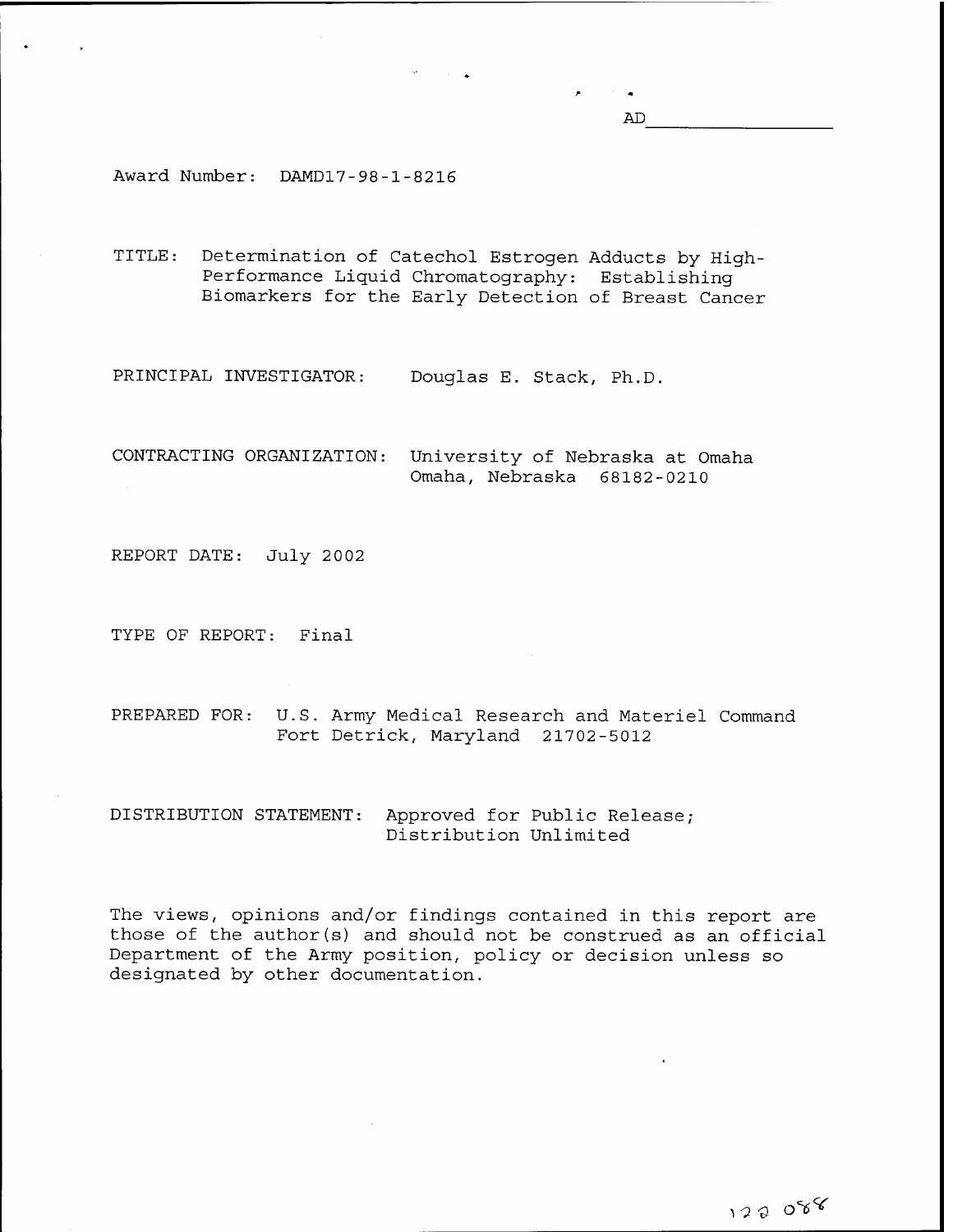| <b>REPORT DOCUMENTATION PAGE</b>                                                                                                                                                |                                                                                                                                                                                                                                                                                                                |                                                 | Form Approved<br>OMB No. 074-0188                                                                                                                                                                                                                                                                                                                                                                                |  |
|---------------------------------------------------------------------------------------------------------------------------------------------------------------------------------|----------------------------------------------------------------------------------------------------------------------------------------------------------------------------------------------------------------------------------------------------------------------------------------------------------------|-------------------------------------------------|------------------------------------------------------------------------------------------------------------------------------------------------------------------------------------------------------------------------------------------------------------------------------------------------------------------------------------------------------------------------------------------------------------------|--|
|                                                                                                                                                                                 | Public reporting burden for this collection of information is estimated to average 1 hour per response, including the time for reviewing instructions, searching existing data sources, gathering and<br>to the Office of Management and Budget, Paperwork Reduction Project (0704-0188), Washington, DC 20503 |                                                 | maintaining the data needed, and completing and reviewing this collection of information. Send comments regarding this burden estimate or any other aspect of this collection of information, including<br>suggestions for reducing this burden to Washington Headquarters Services, Directorate for Information Operations and Reports, 1215 Jefferson Davis Highway, Suite 1204, Arlington, VA 22202-4302, and |  |
| 1. AGENCY USE ONLY (Leave blank)                                                                                                                                                | <b>2. REPORT DATE</b>                                                                                                                                                                                                                                                                                          | 3. REPORT TYPE AND DATES COVERED                |                                                                                                                                                                                                                                                                                                                                                                                                                  |  |
| <b>4. TITLE AND SUBTITLE</b>                                                                                                                                                    | July 2002                                                                                                                                                                                                                                                                                                      | Final $(1 \text{ Jun } 98 - 1 \text{ Jun } 02)$ |                                                                                                                                                                                                                                                                                                                                                                                                                  |  |
|                                                                                                                                                                                 |                                                                                                                                                                                                                                                                                                                |                                                 | <b>5. FUNDING NUMBERS</b>                                                                                                                                                                                                                                                                                                                                                                                        |  |
|                                                                                                                                                                                 | Determination of Catechol Estrogen Adducts by High-Performance                                                                                                                                                                                                                                                 |                                                 | DAMD17-98-1-8216                                                                                                                                                                                                                                                                                                                                                                                                 |  |
|                                                                                                                                                                                 | Liquid Chromatography: Establishing Biomarkers for the Early                                                                                                                                                                                                                                                   |                                                 |                                                                                                                                                                                                                                                                                                                                                                                                                  |  |
| Detection of Breast Cancer                                                                                                                                                      |                                                                                                                                                                                                                                                                                                                |                                                 |                                                                                                                                                                                                                                                                                                                                                                                                                  |  |
| 6. AUTHOR(S)                                                                                                                                                                    |                                                                                                                                                                                                                                                                                                                |                                                 |                                                                                                                                                                                                                                                                                                                                                                                                                  |  |
| Douglas E. Stack, Ph.D.                                                                                                                                                         |                                                                                                                                                                                                                                                                                                                |                                                 |                                                                                                                                                                                                                                                                                                                                                                                                                  |  |
| 7. PERFORMING ORGANIZATION NAME(S) AND ADDRESS(ES)                                                                                                                              |                                                                                                                                                                                                                                                                                                                |                                                 | 8. PERFORMING ORGANIZATION                                                                                                                                                                                                                                                                                                                                                                                       |  |
|                                                                                                                                                                                 |                                                                                                                                                                                                                                                                                                                |                                                 | <b>REPORT NUMBER</b>                                                                                                                                                                                                                                                                                                                                                                                             |  |
| University of Nebraska at Omaha                                                                                                                                                 |                                                                                                                                                                                                                                                                                                                |                                                 |                                                                                                                                                                                                                                                                                                                                                                                                                  |  |
| Omaha, Nebraska 68182-0210                                                                                                                                                      |                                                                                                                                                                                                                                                                                                                |                                                 |                                                                                                                                                                                                                                                                                                                                                                                                                  |  |
|                                                                                                                                                                                 |                                                                                                                                                                                                                                                                                                                |                                                 |                                                                                                                                                                                                                                                                                                                                                                                                                  |  |
| E-Mail: destack@unomaha.edu                                                                                                                                                     |                                                                                                                                                                                                                                                                                                                |                                                 |                                                                                                                                                                                                                                                                                                                                                                                                                  |  |
| 9. SPONSORING / MONITORING AGENCY NAME(S) AND ADDRESS(ES)                                                                                                                       |                                                                                                                                                                                                                                                                                                                | 10. SPONSORING / MONITORING                     |                                                                                                                                                                                                                                                                                                                                                                                                                  |  |
|                                                                                                                                                                                 |                                                                                                                                                                                                                                                                                                                |                                                 | <b>AGENCY REPORT NUMBER</b>                                                                                                                                                                                                                                                                                                                                                                                      |  |
| Fort Detrick, Maryland 21702-5012                                                                                                                                               | U.S. Army Medical Research and Materiel Command                                                                                                                                                                                                                                                                |                                                 |                                                                                                                                                                                                                                                                                                                                                                                                                  |  |
|                                                                                                                                                                                 |                                                                                                                                                                                                                                                                                                                |                                                 |                                                                                                                                                                                                                                                                                                                                                                                                                  |  |
|                                                                                                                                                                                 |                                                                                                                                                                                                                                                                                                                |                                                 | 20030122 088                                                                                                                                                                                                                                                                                                                                                                                                     |  |
| <b>11. SUPPLEMENTARY NOTES</b>                                                                                                                                                  |                                                                                                                                                                                                                                                                                                                |                                                 |                                                                                                                                                                                                                                                                                                                                                                                                                  |  |
|                                                                                                                                                                                 |                                                                                                                                                                                                                                                                                                                |                                                 |                                                                                                                                                                                                                                                                                                                                                                                                                  |  |
|                                                                                                                                                                                 |                                                                                                                                                                                                                                                                                                                |                                                 |                                                                                                                                                                                                                                                                                                                                                                                                                  |  |
| 12a. DISTRIBUTION / AVAILABILITY STATEMENT                                                                                                                                      |                                                                                                                                                                                                                                                                                                                |                                                 | <b>12b. DISTRIBUTION CODE</b>                                                                                                                                                                                                                                                                                                                                                                                    |  |
|                                                                                                                                                                                 |                                                                                                                                                                                                                                                                                                                |                                                 |                                                                                                                                                                                                                                                                                                                                                                                                                  |  |
| Approved for Public Release; Distribution Unlimited                                                                                                                             |                                                                                                                                                                                                                                                                                                                |                                                 |                                                                                                                                                                                                                                                                                                                                                                                                                  |  |
|                                                                                                                                                                                 |                                                                                                                                                                                                                                                                                                                |                                                 |                                                                                                                                                                                                                                                                                                                                                                                                                  |  |
|                                                                                                                                                                                 |                                                                                                                                                                                                                                                                                                                |                                                 |                                                                                                                                                                                                                                                                                                                                                                                                                  |  |
| 13. ABSTRACT (Maximum 200 Words)                                                                                                                                                |                                                                                                                                                                                                                                                                                                                |                                                 |                                                                                                                                                                                                                                                                                                                                                                                                                  |  |
|                                                                                                                                                                                 |                                                                                                                                                                                                                                                                                                                |                                                 |                                                                                                                                                                                                                                                                                                                                                                                                                  |  |
| In order to better understand the role of estrogen metabolism as it relates to breast                                                                                           |                                                                                                                                                                                                                                                                                                                |                                                 |                                                                                                                                                                                                                                                                                                                                                                                                                  |  |
| cancer etiology, a new analytical technique that can measure CE and CE-DNA adducts at<br>low endogenous levels is being developed. This new technique is based on HPLC analysis |                                                                                                                                                                                                                                                                                                                |                                                 |                                                                                                                                                                                                                                                                                                                                                                                                                  |  |
| of fluorescent probes specific for CE and CE-DNA adducts. An extraction procedure                                                                                               |                                                                                                                                                                                                                                                                                                                |                                                 |                                                                                                                                                                                                                                                                                                                                                                                                                  |  |
| employing a solvent mixture of chloroform, dimethylforamide, and acetic acid was                                                                                                |                                                                                                                                                                                                                                                                                                                |                                                 |                                                                                                                                                                                                                                                                                                                                                                                                                  |  |
| developed to extract CE-DNA adducts, CE, and MPEM from rat breast tissue.<br>This                                                                                               |                                                                                                                                                                                                                                                                                                                |                                                 |                                                                                                                                                                                                                                                                                                                                                                                                                  |  |
| extraction procedure involves homogenization of the tissue in 20 mL of the solvent                                                                                              |                                                                                                                                                                                                                                                                                                                |                                                 |                                                                                                                                                                                                                                                                                                                                                                                                                  |  |
| mixture, removal of the solvent, followed by HPLC analysis. Reaction of $\alpha, \alpha$ -                                                                                      |                                                                                                                                                                                                                                                                                                                |                                                 |                                                                                                                                                                                                                                                                                                                                                                                                                  |  |
| dibromomalonamides occurs quickly with catechols, and this malonamide system is being                                                                                           |                                                                                                                                                                                                                                                                                                                |                                                 |                                                                                                                                                                                                                                                                                                                                                                                                                  |  |
| developed to produce fluorescent probes for HPLC analysis. Reaction of N,N'-Bis-                                                                                                |                                                                                                                                                                                                                                                                                                                |                                                 |                                                                                                                                                                                                                                                                                                                                                                                                                  |  |
| anthracen-9-ylmethyl-2,2-dibromo-malonamide with catechol results in ketal formation.                                                                                           |                                                                                                                                                                                                                                                                                                                |                                                 |                                                                                                                                                                                                                                                                                                                                                                                                                  |  |
| The resulting product is highly fluorescent and can be detected at the low femtomole                                                                                            |                                                                                                                                                                                                                                                                                                                |                                                 |                                                                                                                                                                                                                                                                                                                                                                                                                  |  |
| level.<br>The aim of this work is to develop new biomarkers for the early detection of                                                                                          |                                                                                                                                                                                                                                                                                                                |                                                 |                                                                                                                                                                                                                                                                                                                                                                                                                  |  |
| breast cancer.                                                                                                                                                                  |                                                                                                                                                                                                                                                                                                                |                                                 |                                                                                                                                                                                                                                                                                                                                                                                                                  |  |
|                                                                                                                                                                                 |                                                                                                                                                                                                                                                                                                                |                                                 |                                                                                                                                                                                                                                                                                                                                                                                                                  |  |
| <b>14. SUBJECT TERMS</b><br>breast cancer, biomarkers, estrogen metabolism                                                                                                      |                                                                                                                                                                                                                                                                                                                |                                                 | <b>15. NUMBER OF PAGES</b><br>12                                                                                                                                                                                                                                                                                                                                                                                 |  |
|                                                                                                                                                                                 |                                                                                                                                                                                                                                                                                                                |                                                 | <b>16. PRICE CODE</b>                                                                                                                                                                                                                                                                                                                                                                                            |  |
| <b>17. SECURITY CLASSIFICATION</b>                                                                                                                                              | <b>18. SECURITY CLASSIFICATION</b>                                                                                                                                                                                                                                                                             | <b>19. SECURITY CLASSIFICATION</b>              | 20. LIMITATION OF ABSTRACT                                                                                                                                                                                                                                                                                                                                                                                       |  |
| OF REPORT                                                                                                                                                                       | OF THIS PAGE                                                                                                                                                                                                                                                                                                   | <b>OF ABSTRACT</b>                              |                                                                                                                                                                                                                                                                                                                                                                                                                  |  |
| Unclassified                                                                                                                                                                    | Unclassified                                                                                                                                                                                                                                                                                                   | Unclassified                                    | Unlimited                                                                                                                                                                                                                                                                                                                                                                                                        |  |
| NSN 7540-01-280-5500                                                                                                                                                            |                                                                                                                                                                                                                                                                                                                |                                                 | Standard Form 298 (Rev. 2-89)                                                                                                                                                                                                                                                                                                                                                                                    |  |
|                                                                                                                                                                                 |                                                                                                                                                                                                                                                                                                                |                                                 | Prescribed by ANSI Std. Z39-18<br>298-102                                                                                                                                                                                                                                                                                                                                                                        |  |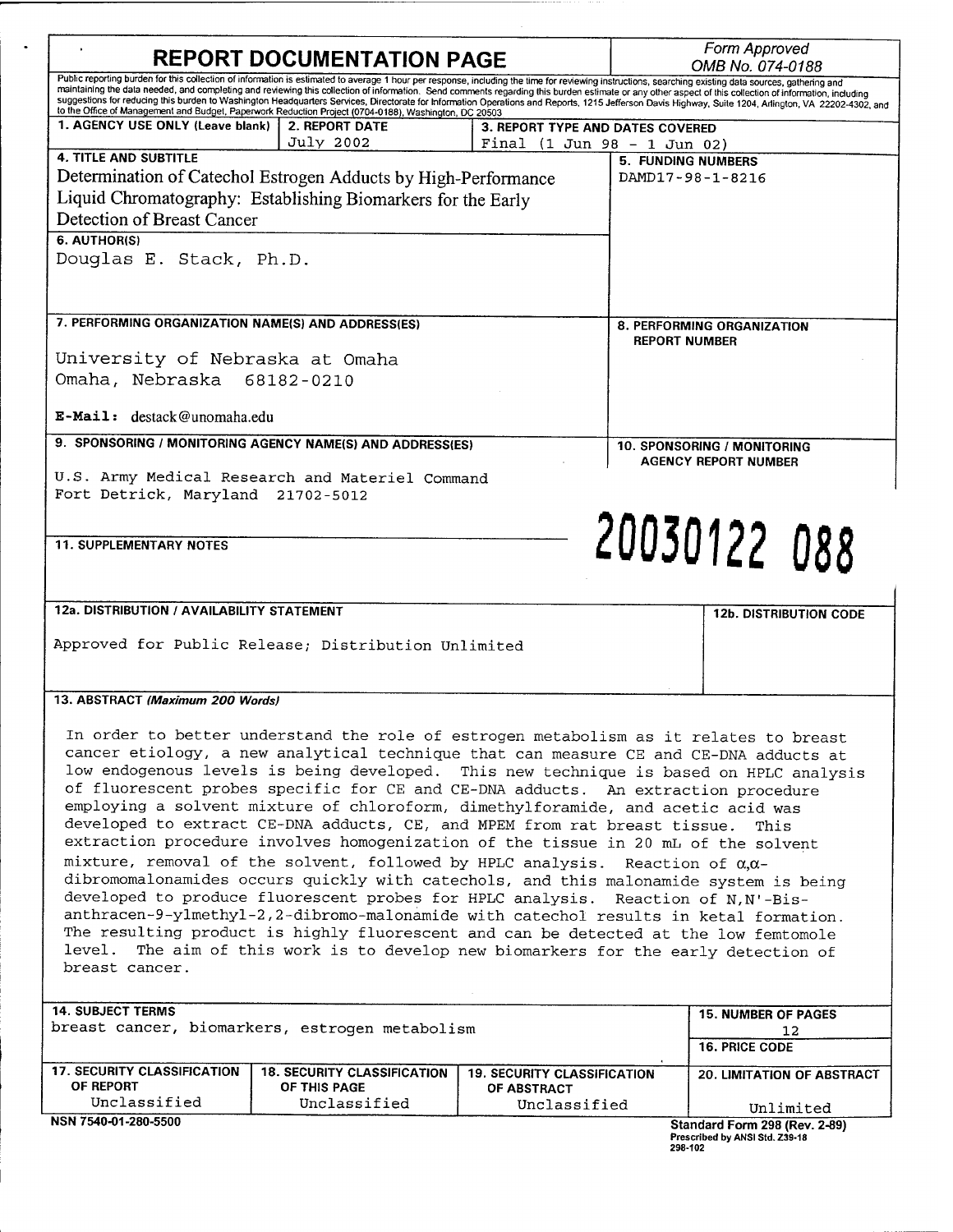$\bar{\bar{z}}$ 

# TABLE OF CONTENTS

Ņ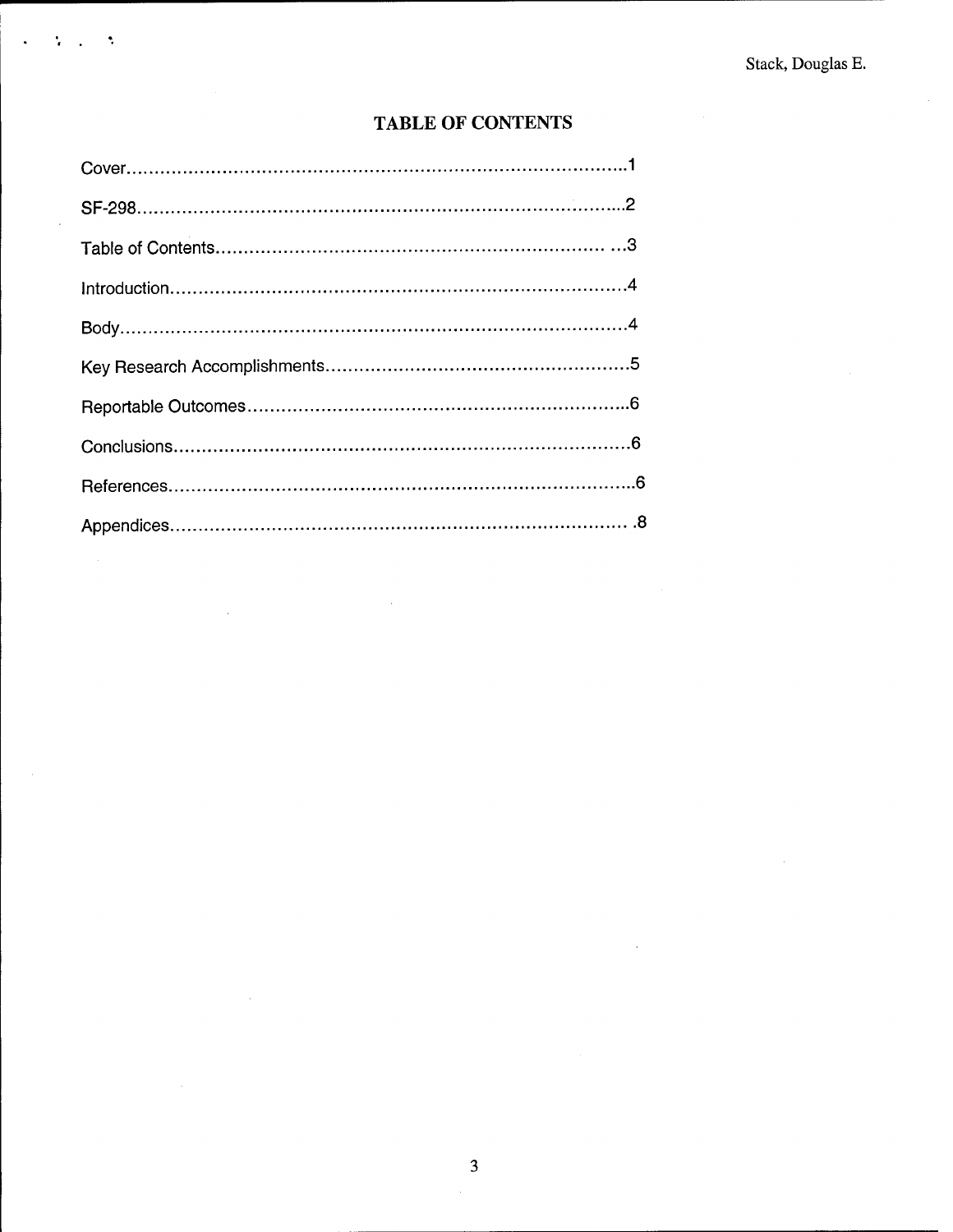### **INTRODUCTION:**

The metabolism of estrogen to procarcinogenic catechols has been hypothesized as an initiation step in the development of breast cancer [1-4]. Specifically, the over expression of 4-hydroxylase activity has been observed in organs prone to estrogen-induced tumors [5-8]. The relationship between increased production of  $\check{4}$ -hydroxyestradiol ( $\check{4}$ -OHE<sub>2</sub>) and 4-hydroxyestrone (4-OHE<sub>1</sub>) metabolites with the increase occurrence of estrogen-induced tumors is still not clear. Hypothesis regarding redox cycling [9-13] and oxidation to electrophilic quinones have been examined [3,4]. Since oxidation of catechol estrogens (CE) to catechol estrogen quinones (CE-Q) has been shown to lead to CE- DNA adducts [4], we seek to develop an analytical technique that can measure these adducts at endogenous levels. The purpose of developing this assay is to examine whether CE-DNA adducts are present in breast cancer tissue. This would be a first step in understanding the etiology of breast cancer as it relates to estrogen metabolism, specifically, the role of 4-hydroxylase activity in the increase occurrence of estrogen-induced cancers. The scope of this method development involves the production of fluorescent probes, specific for the catechol moiety, so that low-level detection of these adducts can be accomplished. With the proper development of fluorescent probes, this assay would be very sensitive and selective towards CE-DNA adducts.

### **BODY:**

Work related to Task 1, "Develop an extraction procedure for the isolation of CE-adducts, CE and MPEM from rat mammary tissue", has been completed. CE-DNA adducts, CE, and monophenol estrogen metabolites (MPEM) were added to ca. 0.5 g of rat mammary tissue (Sprague Dawley). The compounds were applied to the tissue in dimethylforamide (DMF) solutions and allowed to stay in contact with the tissue for one hour at room temperature. The tissue was then homogenized in a 50 mL centrifuge tube for 2 minutes using 20 mL of an optimized solvent mixture. The solvent mixture consisted of 55:40:5, chloroform, DMF, and acetic acid, respectively, containing 0.5g-per 100mL ascorbic acid. This solvent mixture has several advantages: 1) by employing greater than 50% chloroform, the mixture is non-flammable and can be used by conventional, metal-based homogenizers; 2) the chloroform-DMF mixture extracts both polar CE-DNA adducts, and the less polar MPEM; 3) the acetic acid, in combination with added ascorbic acid impedes air oxidation of catechol metabolites. Thus, 4-OHE<sub>1</sub>-1-N7Gua (CE-DNA adduct), 4-OHE<sub>1</sub> (CE), and 4-methoxyE<sub>1</sub> (MPEM) were placed on the rat tissue in 20µL of DMF containing 100 nmol of the respective compound (see Figure 1 for metabolite structures). The tissue was homogenized for 2 minutes using 20 mL of the solvent mixture. The suspension was then centrifuged, the solvent decanted, and the decanted solvent was removed by reduced pressure evaporation. The residue was then re-dissolved into 100 µL of clean DMF and a 50µL aliquot was injected on a HPLC employing a C-18 reverse phase column. The compounds were eluted using a gradient of 0.5 percent acetic acid and methanol and detected by UV absorbance (280 nm). Using standards for calibration curves, recoveries for all compounds were assayed at 80 to 90%.

Work related to Task 2, "Develop an HPLC analytical procedure, via pre-column fluorescence derivatization, for the femtomolar detection of CE-adducts, CE and MPEM in human breast tissue", has been completed. Development of a fluorescent probe specific for the catechol moiety was conducted by developing structures that can react with the vicinal hydroxy groups selectively (see Figure 2). Since the vicinal hydroxy groups can acts as nucleophiles, structures containing activated geminal dihalides have been synthesized and shown to react with catechols forming a spiro, ketal derivative. Several dihalide candidates have been developed (Year 1, Year 2, and Year 3 report) with  $\alpha,\alpha$ dibromomalonamides showing the most promise. Work this past year on Task 2 has involved the synthesis of  $\alpha,\alpha$  -dibromomalonaimde probes containing anthracene moieties. An amide linkage to the fluorophore was developed in order to over come problems associated with the ester linkage of the bis- (9-methyleneanthryl)- $\alpha, \alpha$  -dibromomalonate probe (discussed below).

The synthesis of bis-(9-methyleneanthryl)  $\alpha, \alpha$  -dibromomalonate was conducted using several methods (Year 3 report); however, the reaction of this probe with catechol proved unsuccessful. Unlike

 $\overline{4}$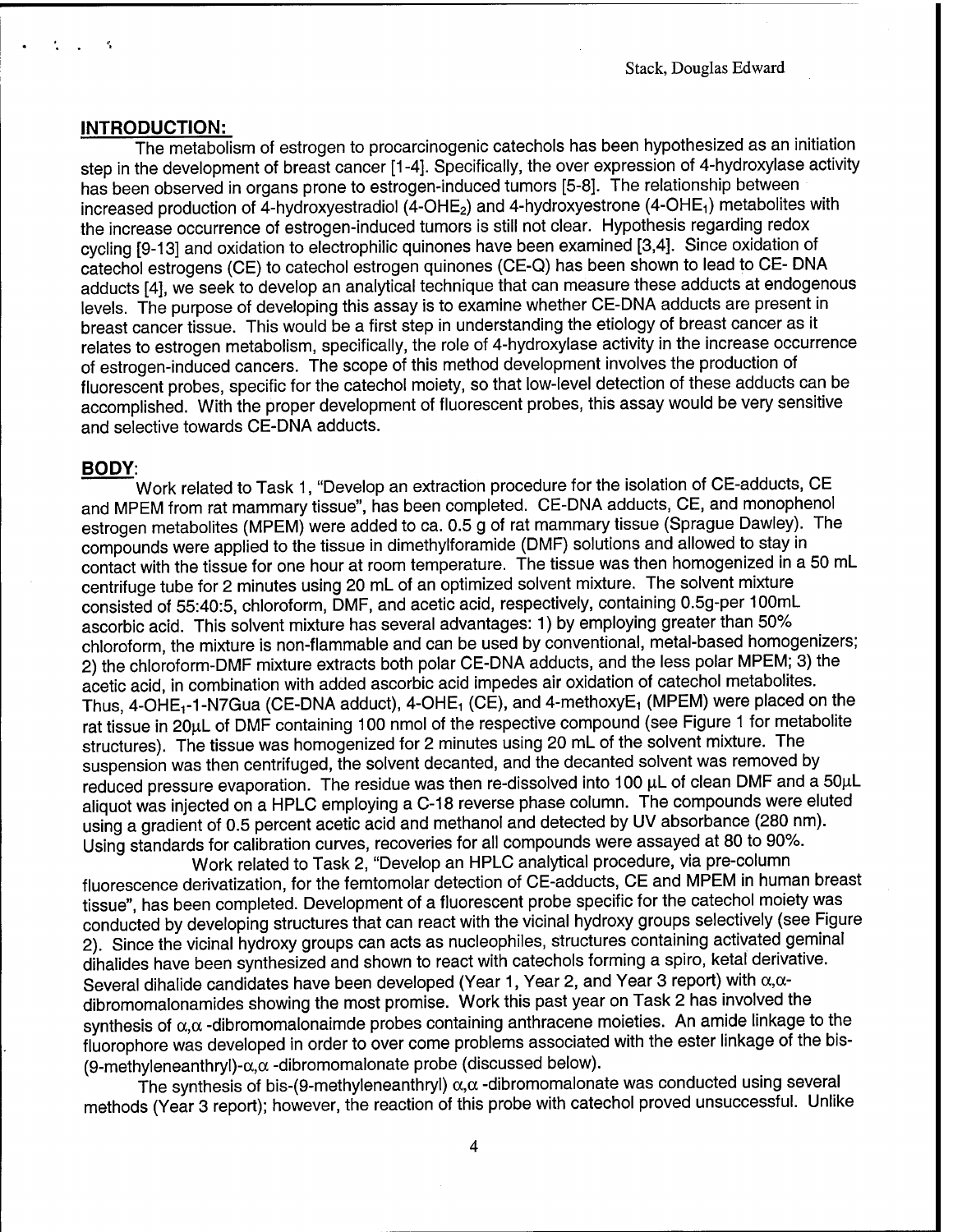the diethyl analog (Figure 3), the dianthryl probe produced 9-anthrylmethanol as the sole product in nearly quantitative yield (Figure 4). Several variations of solvent, base, and reaction temperature were tried with no success. Bis-(1-butylpryene)  $\alpha, \alpha$  -dibromomalonate was also synthesized, but reaction with catechol again produced only alcohol side products. One possible difference for the reaction of the ethyl ester compared with esters containing anthracene or pyrene groups is the propensity for both anthracene and pyrene towards bromination. Dibromomalonates have been employed as brominating reagents [14]. An indirect method of attaching the fluorophore to the ester-ketal product was conducted (see Figure 5), but this process required several steps and produced several unknown by-products that complicated HPLC separation.

Since the ester probes led to alcohol products via an unknown decomposition process, we sought to synthesize an amide analog of the same dianthrancene probe. The amide linkage is less prone to hydrolysis when compared to esters, and thus a probe based on an amide linkage should react with catechols without decomposition side-products. Figure 6 details the synthetic sequence used to produce N,N'-Bis-anthracen-9-ylmethyl-2,2-dibromo-malonamide. The convergent synthesis uses malonic acid and 9-anthracenemethanol as commercially available starting materials. Bromination of the malonic acid to  $\alpha, \alpha$ -dibromomalnoic acid, followed by conversion to an acid chloride produces  $\alpha, \alpha$ dibromomalonyl chloride. When 2.5 equivalents of C-Anthracen-9-yl-methylamine, produced in three steps from 9-anthracenemethanol, is reacted with  $\alpha, \alpha$ -dibromomalonyl chloride, the fluorescent probe N',N'-Bis-anthracen-9-ylmethyl-2,2-dibromo-malonamide (1) is generated in fair yield.

The reaction of (1) with the estrogen-DNA adducts 4-OHE1-1-N7Gua and 4-OHE1-1-N3Ade was conducted in the same manner as on the simpler catechol structures using cesium carbonate as a base and DMF as a solvent. The estrogen-DNA adducts were synthesize in the same manner as report previously [3]. These reactions produced highly fluorescent derivatives that could be detected at the low femtomolar level using reverse-phase HPLC separation coupled to a fluorescence detector. The derivatized estrogen-DNA adducts were also analyzed by fluorescence line narrowing spectroscopy (FLNS) using laser induced fluorescence excitation at low temperature. The FLNS spectra were collected at Iowa Stat University in collaboration with Dr. Ryszard Jankowiak. Dr. Jankowiak is trying to determine if the FLNS spectra can be used to distinguish the estrogen-DNA adduct derivatives from other anthracene containing metabolites or by-products. The FLNS spectra, coupled to capillary electrophoresis (CE) separation would provide a one-step analytical procedure to not only detect and quantitate the estrogen-DNA adducts from tissue samples, but also identify them by using the FLNS spectrum. Collaboration with Dr. Jankowiak continues in order to develop this analytical technique.

Work related to Task 3, "Isolate, quantitate and identify CE-adducts, CE and MPEM in breast tissue samples of pre- and post-menopausal women with and without breast cancer." This task was not completed due to a lack of access to breast tissue. However, extracted samples of breast tissue have been obtained from Dr. Jankowiak's laboratory. These samples are known to contain 4-OHE1-1-N3Ade estrogen-DNA adducts. The derivation of these samples, and conformation of the presence and identity of the 4-OHE1-1-N3Ade adducts is an ongoing collaboration with Dr. Jankowiak.

#### **KEY RESEARCH ACCOMPLISHMENTS:**

- 1) Extraction conditions for isolation of CE-DNA adducts, CE, and MPEM from rat breast tissue have been established.
- 2) Derivation procedure for fluorescence labeling of catechols has been developed using a threestep sequence of ketal formation, hydrolysis, and ester formation.
- 3) The synthesis of Bis-anthracen-9-ylmethyl-2,2-dibromo-malonamide has been conducted. This fluorescent probe, specific for the catechol moiety, allows fluorescent derivation of estrogen-DNA adducts in a one-step process. The resulting derivation products can be detected as at low femtomolar levels using HPLC interfaced to a fluorescence detector.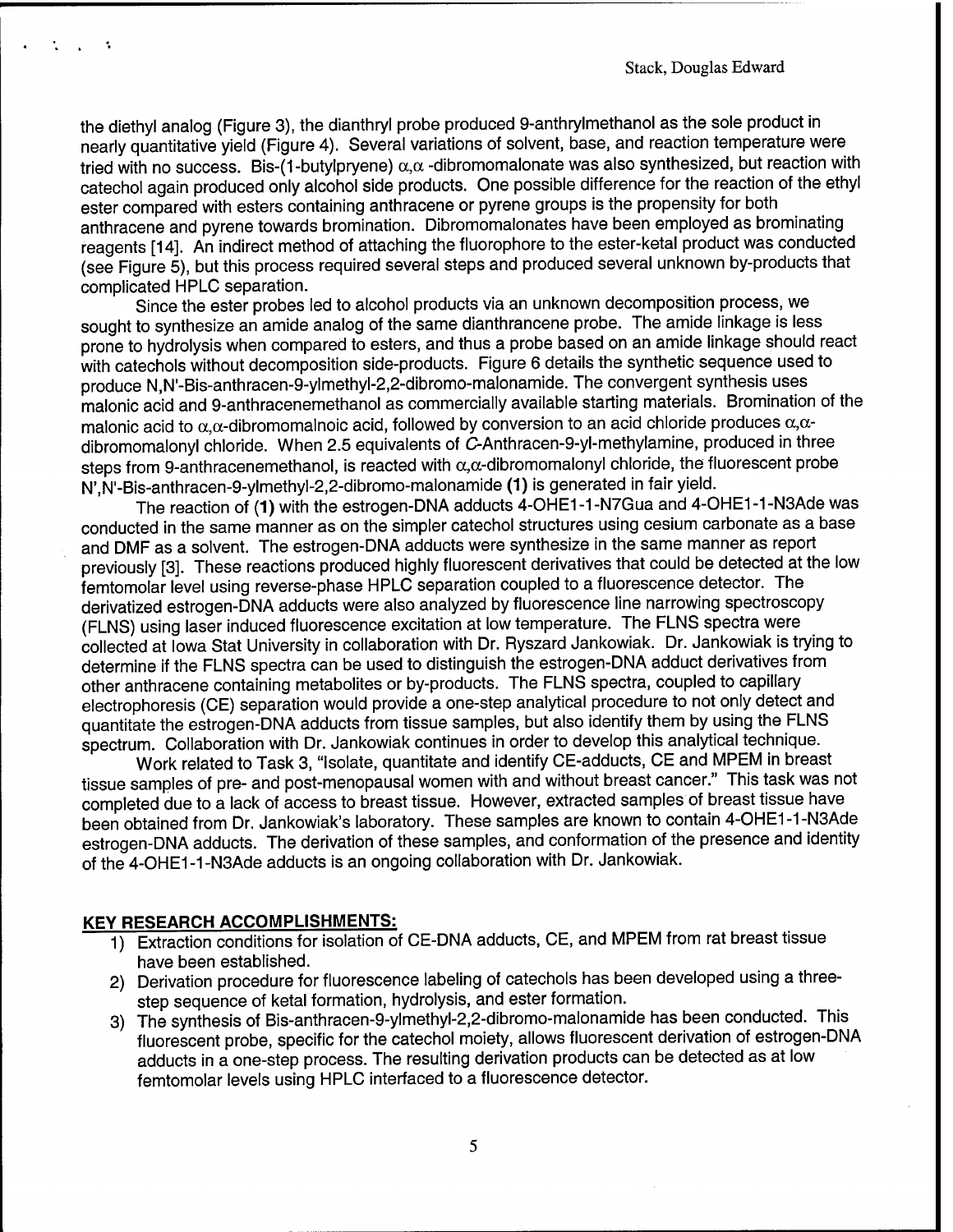# **REPORTABLE OUTCOMES:**

- 1) A local grant entitled, "Establishment of Biomarkers for the Early Detection of Breast Cancer", was submitted and obtain from The University Council on Research, University of Nebraska at Omaha. The amount was \$8,300 and was used to match equipment funds needed for a new HPLC purchase.
- 2) Two Undergraduates, Clark Diffendaffer and Matthew Nammany, were employed full time during the summer of 1998. Their training in synthetic processes and analytical procedures not only provided for summer employment, but also furthered their academic goals relating to careers in health care.
- 3) Poster presentation, "Fluorescent Probes for Catechol Estrogens Using Esters Of  $\alpha, \alpha$ -Dibromomalonate", Era of Hope Meeting, Atlanta Georgia, June 9, 2000.
- 4) Poster entitled, "Synthesis Of Fluorescent Probes Specific For The Catechol Moiety" was presented at the annual national spring meeting of the American Chemical Society, San Diego, CA, April 1, 2001.
- 5) Nicole Burns, an undergraduate research assistant, presented a talk at the Nebraska Academy of Sciences annual meeting entitled, "Synthesis of Fluorescent Probes Specific for the Catechol Moiety", Lincoln, NE, April 27, 2001.
- 6) Two Undergraduates, Stacy Hill and Nicole Burns, were employed full time during the summer of 1999, part-time during the academic year 2000/2001, and full time during the summer of 2001. Nicole Burns received her Bachelors Degree in May 2001 and will continue her studies in breast cancer research at the University of Nebraska Medical Center as a graduate student.

# **CONCLUSIONS:**

The development of an extraction procedure capable of isolating CE-DNA adducts, CE, and MPEM from rat breast tissue has been advanced. The extraction procedure is fast and amendable to the analysis of several samples using standard laboratory equipment. This procedure should translate to the isolation of estrogen metabolites from human tissue.

The development of a fluorescent probe for catechol estrogens (Task 2) has been completed. The best results were obtain by synthesis of N',N'-Bis-anthracen-9-ylmethyl-2,2-dibromo-malonamide. This probe contains very fluorescent anthracene moieties, in addition to a reactive gem-dihalide functional group that reacts specifically with catechols. The reaction between probe and catechol substrates occurs rapidly (0.5 h) at  $50^6$ C in the presence of cesium carbonate in a DMF solvent. The resulting derivative can be detected at the low femtomole level using HPLC separation interfaced to a fluorescence detector.

Task 3 was not completed; however, the derivation of pre-extract estrogen-DNA adducts from human breast tissue using the newly developed catechol probe is ongoing.

### **REFERENCES:**

- 1) Liehr, J.G. (1990) Genotoxic effects of estrogens. *Mutat. Res., 238,* 269-276.
- 2) Dwivedy, I., Devanesan, P.D., Cremonesi, P., Rogan, E.G., and Cavalieri, E.L. (1992) Synthesis and characterization of estrogen 2,3- and 3,4-quinones. Comparison of the DNA adducts formed by the quinones versus horseradish peroxidase-activated catechol estrogens. *Chem. Res. Toxicol., 5,* 828-833.
- 3) Stack, D., Byun, J., Gross, M.L., Rogan, E.G., and Cavalieri, E.L. (1996) Molecular characteristics of catechol estrogen quinones in reactions with deoxyribonucleosides. *Chem. Res. Toxicol., 9,* 851-859.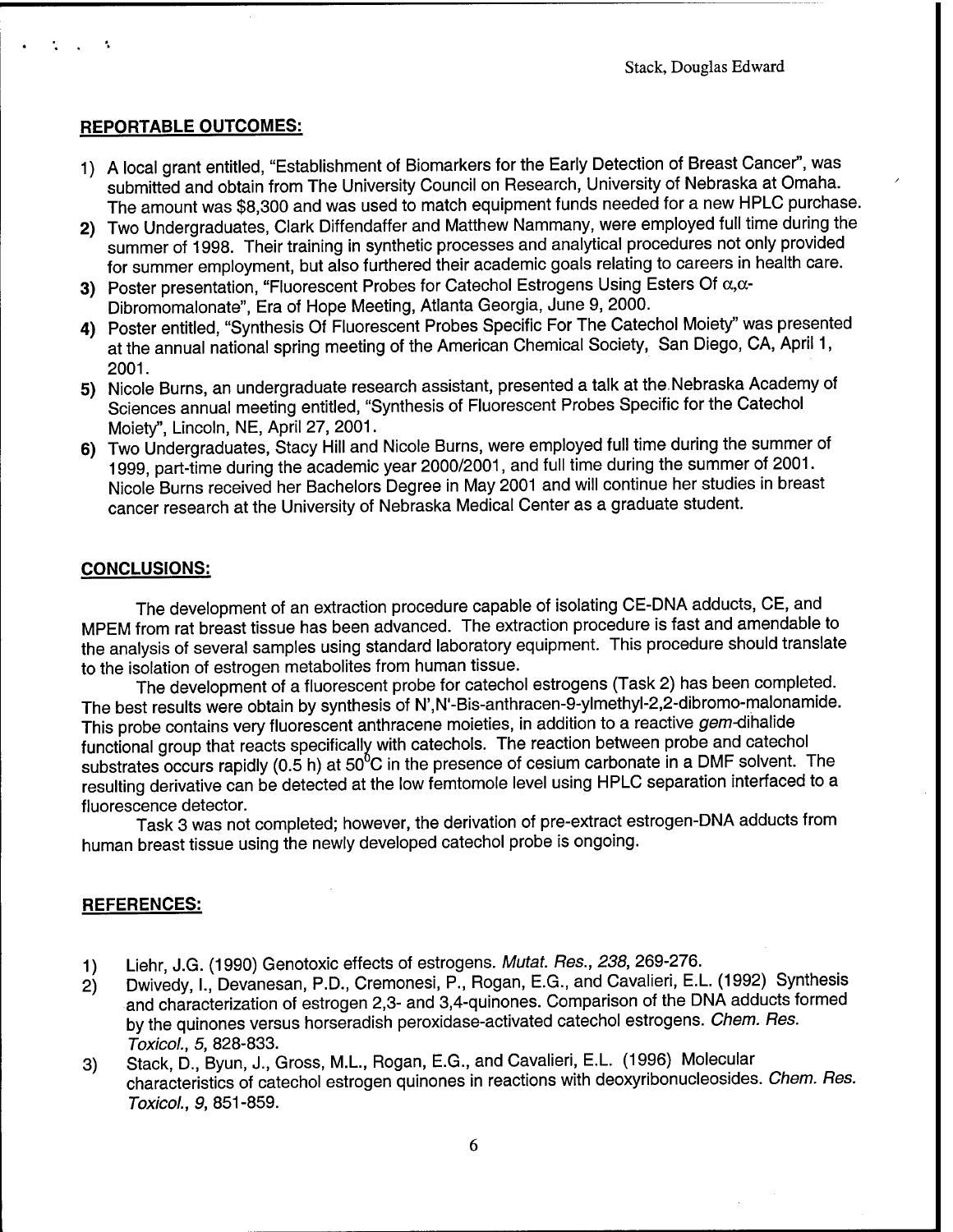- 4) Cavalieri, E., Stack D., Devanesan, P., Todorovic, R.,, Dwivedy, I., Higginbotham, S., Johansson, S., Patil, K., Gross, M., Gooden, J., Ramanathan, R., Cerny, R. and Rogan, E. (1997) Molecular origin of cancer: Catechol estrogen-3,4-quinones as endogenous tumor initiators. *Proc. Natl. Acad. Sei.* USA, *94,* 10937.
- 5) Spink, D.C., Eugster, H.P., Lincoln II, D.W., Schuetz, J.D., Schuetz, E.G., Johnson, J.A., Kaminsky, L.S., and Gierthy, J.F. (1992) 17 Beta-estradiol hydroxylation catalyzed by human cytochrome P450 1A1: A comparison of the activities induced by 2,3,7,8-tetrachlorodibenzo-pdioxin in MCF-7 cells with those from heterologous expression of the cDNA. *Arch. Biochem. Biophys., 293,* 342-348.
- 6) Liehr, J.G., Ricci, M.J., Jefcoate, C.R., Hannigan, E.V., Hokanson, J.A., and Zhu, B.T. (1995) 4- Hydroxylation of estradiol by human uterine myometrium and myoma microsomes: Implications for the mechanism of uterine tumorigenesis. *Proc. Natl. Acad. Sei, U.S.A. 92,* 9220-9224.
- 7) Liehr, J.G., and Ricci, M.J. (1996) 4-Hydroxylation of estrogens as marker of human mammary tumors. *Proc. Natl. Acad. Sei. U.S.A., 93,* 3294-3296.
- 8) Castagnetta, L.A., Granata, O.M., Arcuri, F.P., Polito, L.M., Rosati, F. and Cartoni, G.P. (1992) Gas chromatography/mass spectrometry of catechol estrogens. *Steroids, 57,* 437-443.
- 9) Wehry, E. L. In *Practical Fluorescence*, 2<sup>nd</sup> ed,; Guilbault G. G., Ed.; Marcel Dekker, Inc.: New York, 1990; pp 117-120.
- 10) Stryer L. and Haugland L.P. (1967) "Energy Transfer: A Spectroscopic Ruler." *Proc Natl Acad Sei USA,* 58,719.
- 11) Yager JD, Liehr JG (1996) Molecular mechanisms of estrogen carcinogenesis. *Annu Rev Pharmacol Toxicol 36,* 203-232.
- 12) Han X, Liehr JG (1994) 8-Hydroxylation of guanine bases in kidney and liver DNA of hamsters treated with estradiol: role of free radicals in estrogen-induced carcinogenesis. *Cancer Res 54,* 5515-5517.
- 13) Roy D, Floyd RA, Liehr JG (1991) Elevated 8-hydroxydeoxyguanosine levels in DNA of diethylstilbestrol-treated Syrian hamsters: covalent DNA damage by free radicals generated by redox cycling of diethylstilbestrol. *Cancer Res 51,* 3882-3885.
- 14) Van der Wolf.L and Pabon, HJ (1977) A novel bromination for an unsaturated a-anion ester. Synthesis of 2-bromo-cis-8,cis-11 ,cis-14-eicosatrienoic acid. *Recl.Trav.Chim. 96,* 72-74.

 $\tau$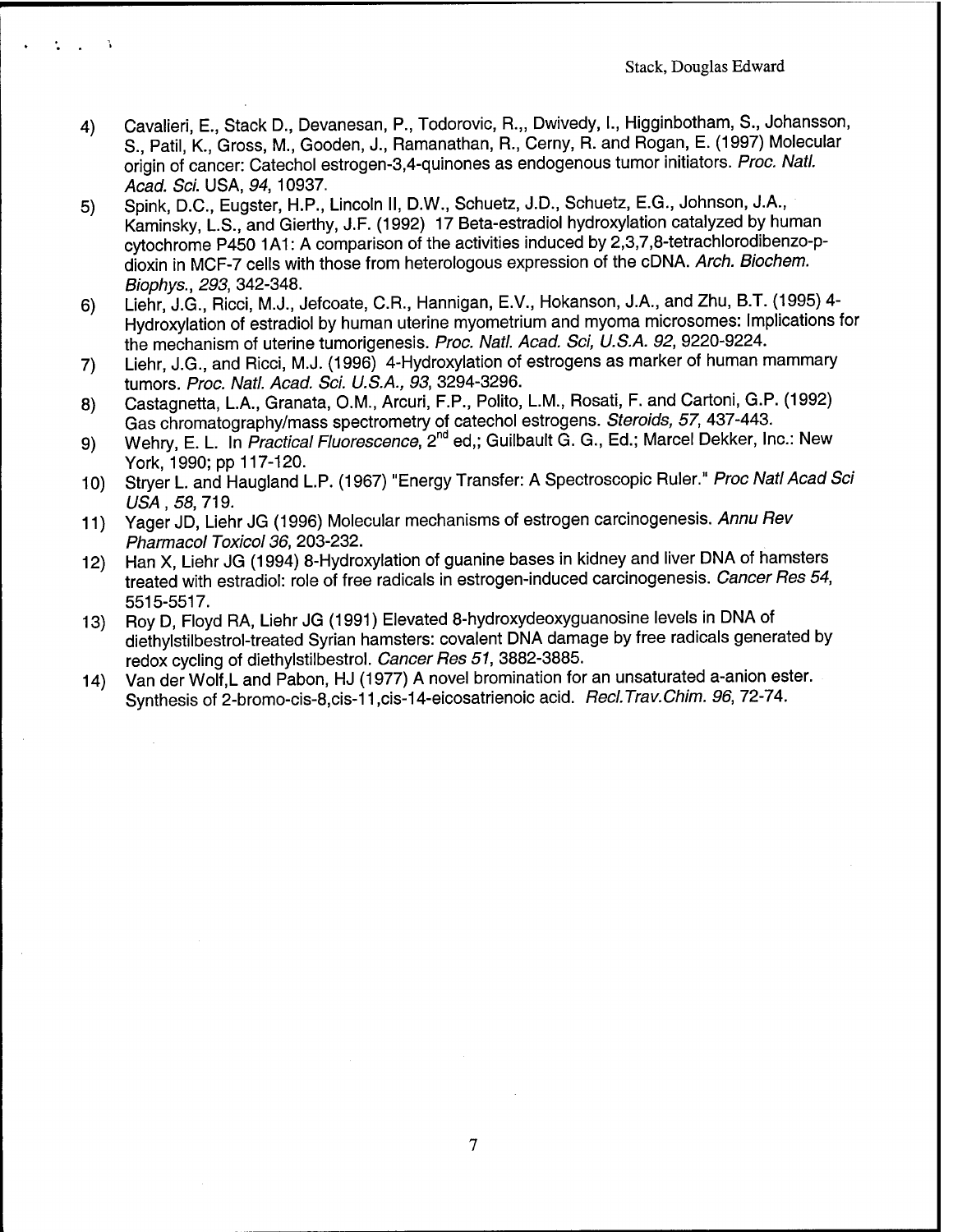## **APPENDIES:**

l,

Å







Spiro, ketal derivative

Figure 2. Structural features of a successful fluorescent probe specific for the catechol moiety.



2 to 4 eq. Figure 3. Reaction of diethyl  $\alpha, \alpha$ -dibromomalonate with catechol.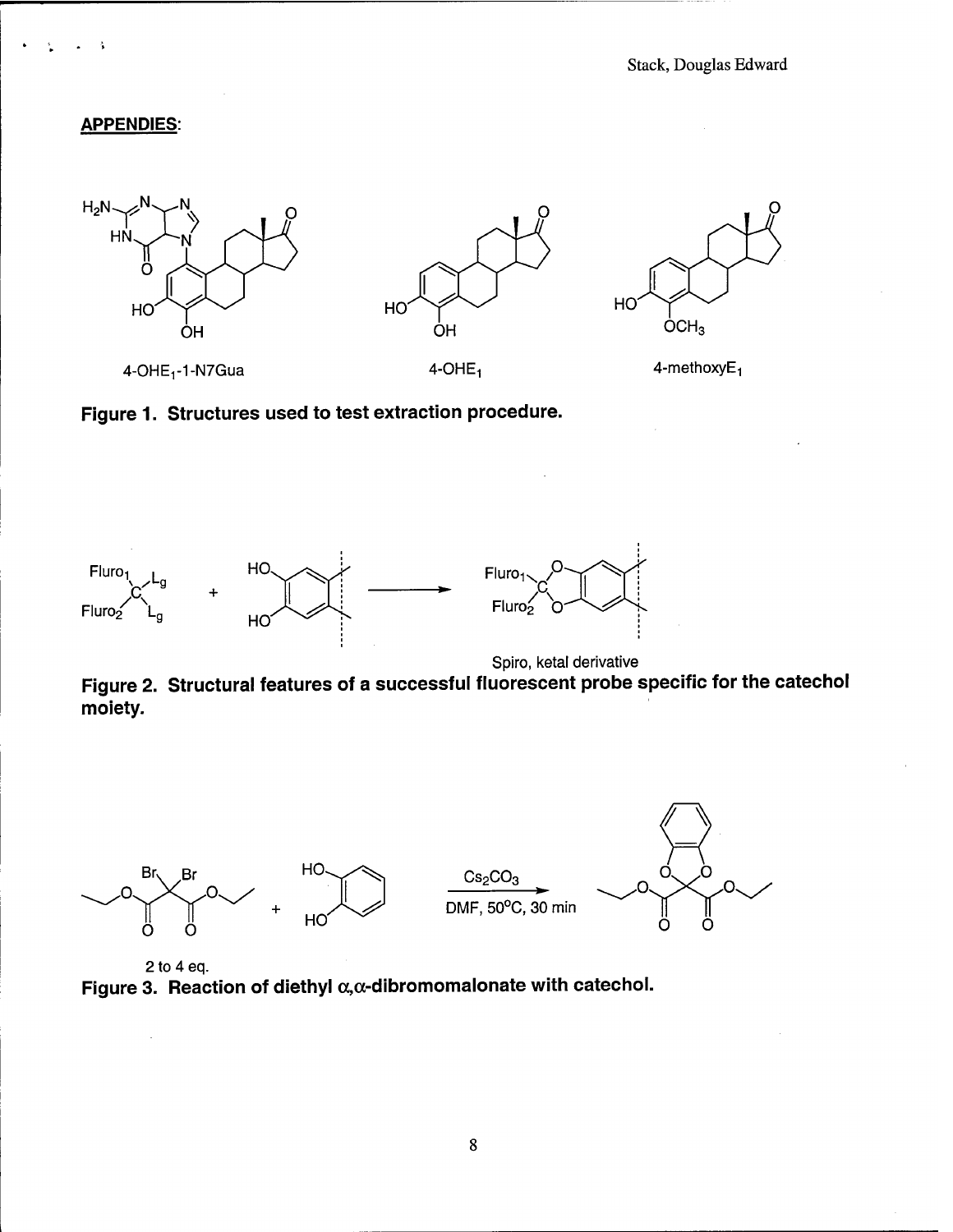Stack, Douglas Edward



9-anthrylmethanol, major product

Figure 4. Reaction of catechol with bis-(9-methylanthryl)  $\alpha, \alpha$ -dibromomalonate.



fluorescent derivation product

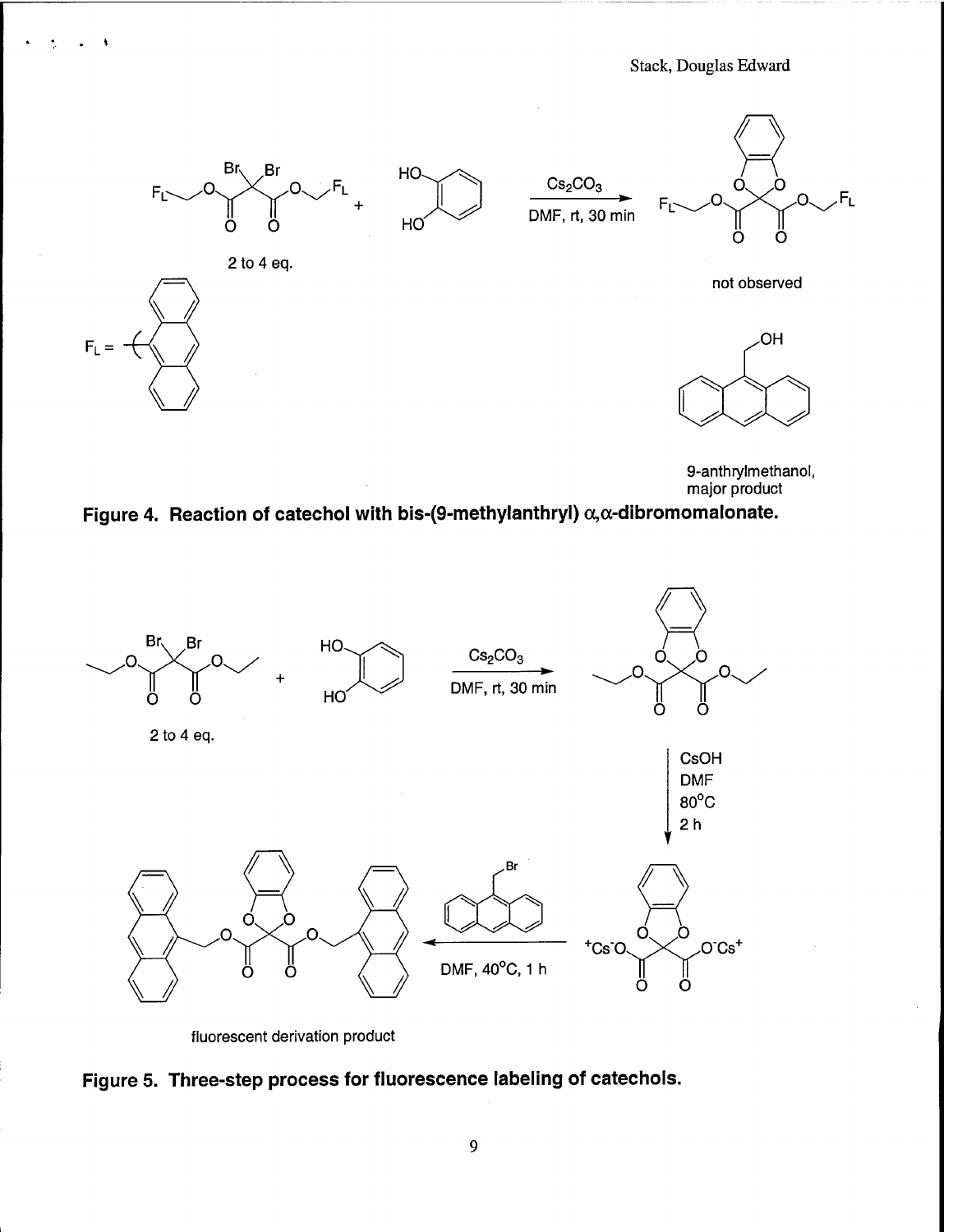

Figure 6. Synthesis of N,N'-Bis-anthracen-9-ylmethyl-2,2-dibromo-malonamide.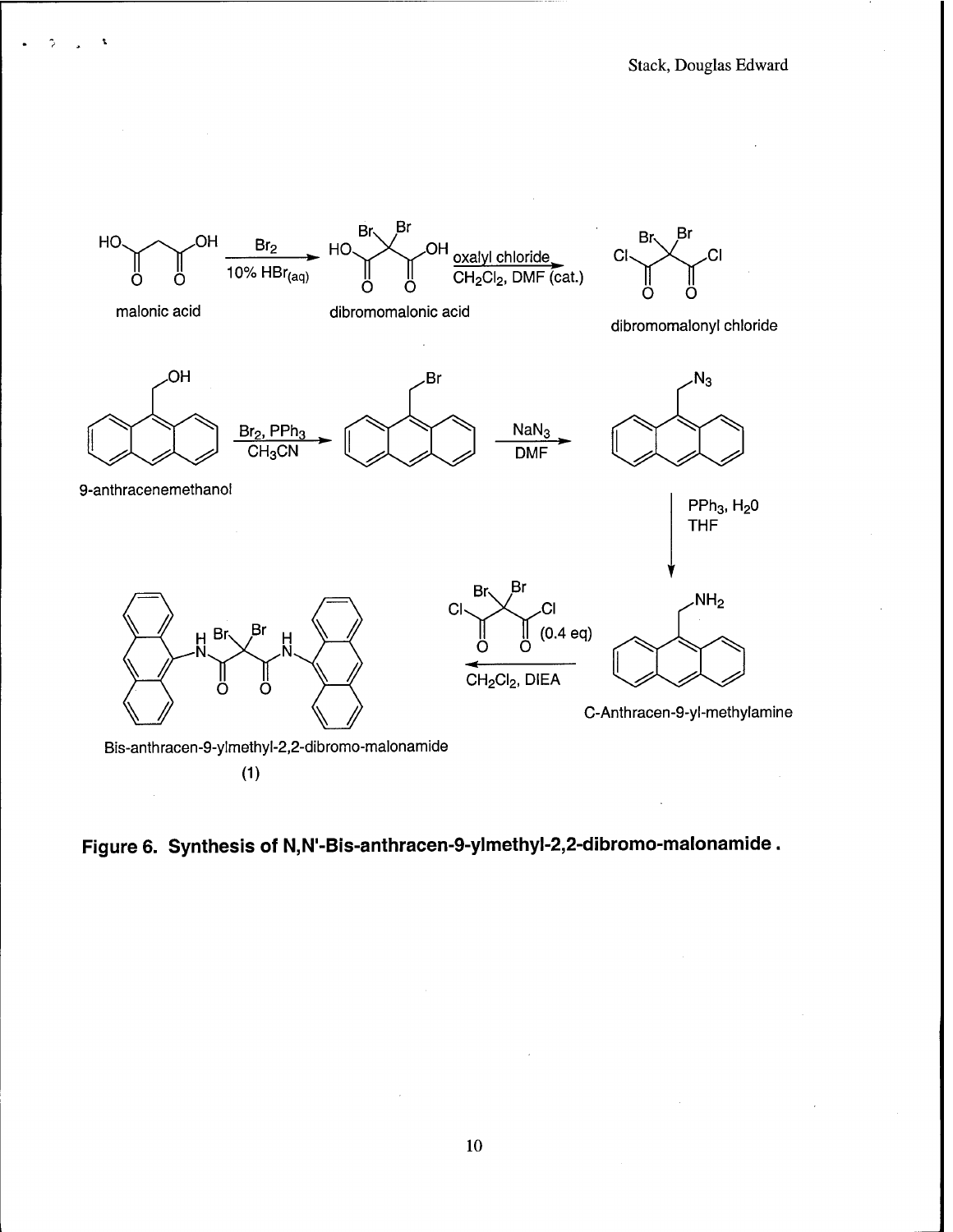

Bis-anthracen-9-ylmethyl-2,2-dibromo-malonamide

 $\hat{\mathcal{L}}$ 

 $\bar{\mathcal{A}}$ 

 $\sim$ 

 $\ddot{\phantom{1}}$ 



Figure 7. Reaction of N,N'-Bis-anthracen-9-ylmethyl-2,2-dibromo-malonamide with 4- $OHE<sub>1</sub>$ -1-N7Gua.

 $\hat{\mathcal{A}}$